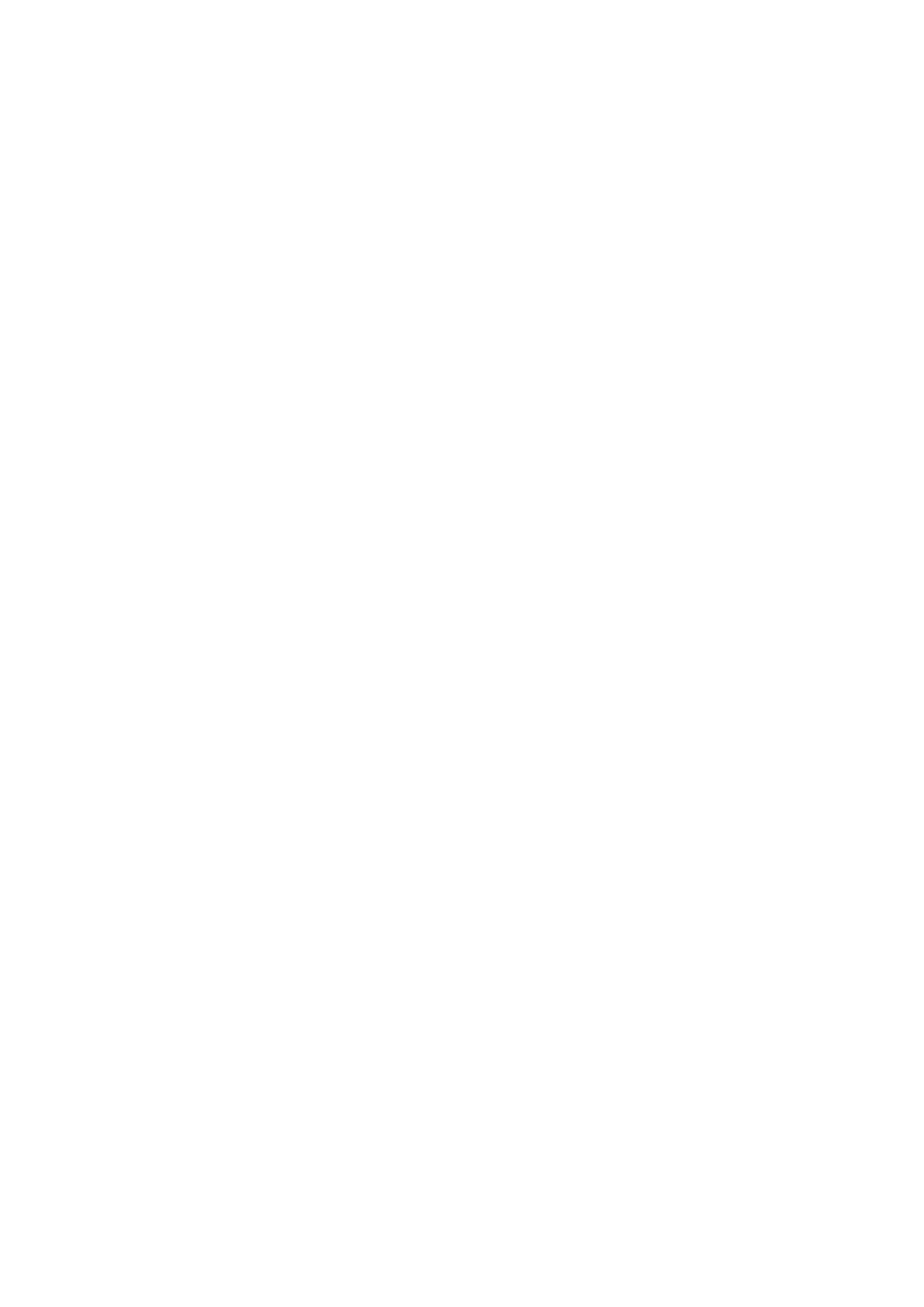

## **1 Welcome**

## **2 Apologies**

Resolution number UHCF/2022/17 MOVED by Chairperson L Whyte, seconded by Member U Casuri Balouch: **That the Upper Harbour Local Board Community Forum:**

**a) accept the apology from Brian Neeson.**

# **CARRIED**

#### **3 Declaration of Interest**

There were no declarations of interest.

# **4 Confirmation of Minutes**

Resolution number UHCF/2022/18

MOVED by Chairperson L Whyte, seconded by Deputy Chairperson M Miles:

**That the Upper Harbour Local Board Community Forum:**

**a) confirm the ordinary minutes of its meeting, held on Thursday, 7 April 2022, as a true and correct record.**

#### **CARRIED**

#### **5 Leave of Absence**

There were no leaves of absence.

#### **6 Acknowledgements**

There were no acknowledgements.

#### **7 Petitions**

There were no petitions.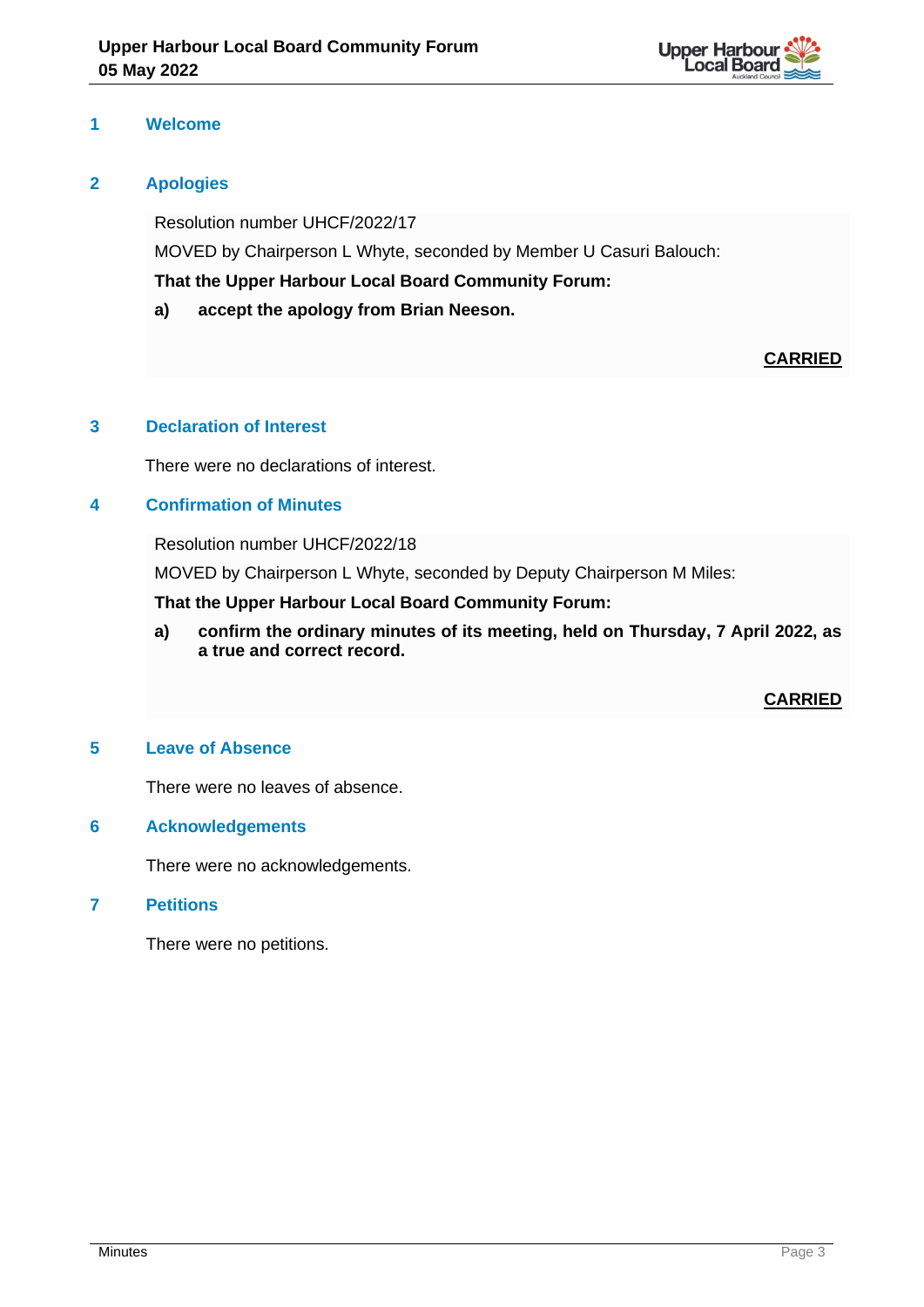

#### **8 Deputations**

## **8.1 Kaipātiki community stream care programme.**

Resolution number UHCF/2022/19

MOVED by Member N Mayne, seconded by Member A Atkinson:

**That the Upper Harbour Local Board Community Forum:**

**a) receive the deputation from Brett Stansfield, on behalf of Environmental Impact Assessments Limited, and thank him for his attendance and presentation.**

**CARRIED**

## **9 Public Forum**

There was no public forum.

#### **10 Extraordinary Business**

There was no extraordinary business.

#### **11 Auckland Transport - Activities in the Road Corridor Bylaw 2022**

This item was deferred from the 21 April 2022 Upper Harbour Local Board business meeting to the 5 May 2022 Upper Harbour Local Board community forum awaiting further information from Auckland Transport. Resolution number UH/2022/37.

Resolution number UHCF/2022/20

MOVED by Member U Casuri Balouch, seconded by Member A Atkinson:

#### **That the Upper Harbour Local Board Community Forum:**

**a) receive the draft Activities in the Road Corridor Bylaw 2022 ahead of it being submitted to the Auckland Transport Board for final approval.** 

**CARRIED**

#### **12 Consideration of Extraordinary Items**

There was no consideration of extraordinary items.